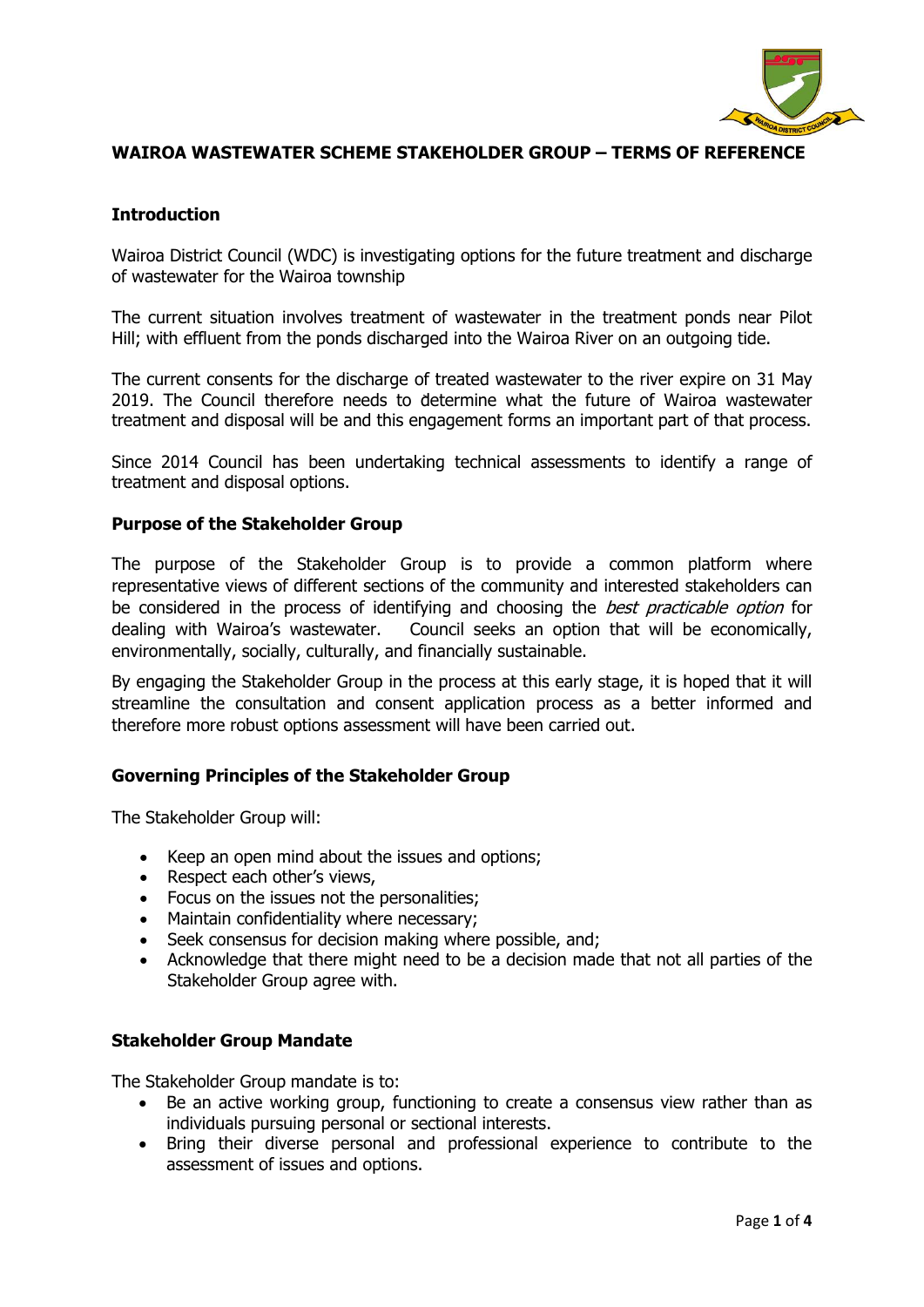

- Provide feedback to the project team on the various options for treatment and discharge of Wairoa's wastewater.
- Be a 'sounding board' for the Council as it pursues the steps necessary to successfully select the best practical option for the Wairoa Wastewater scheme and prepare the associated resource consent application(s)
- Act as the 'community conscience' for the project team
- Provide feedback on the direction and methods of public engagement to be undertaken and assist with consultation by sharing information (where appropriate) with relevant parties.
- Ensure that the option chosen considers the outcome of public participation

Whilst it is intended the Stakeholder Group will provide valuable input to the project, the final decision of how to proceed remains the responsibility of the Elected Council.

The Stakeholder Group will be appropriately acknowledged for their contribution but in no way will Council or the project team seek to place responsibility for decisions made on the Stakeholder Group.

### **Membership**

Membership to the Stakeholder Group is voluntary with membership invited from the following:

- Tangata Whenua x 3
- Maori Standing Committee x 1
- Wairoa District Councillors x 2
- Business Representative x 1
- AFFCO Representative x 1
- Community Members x 2 (one youth and one senior member)

A Facilitator will be provided by Council to assist discussion within the Stakeholder Group members.

Note: individuals are invited to join the Stakeholder Group based on the role they fulfil within the authority or organisation and not on the basis of their individual interests.

External resources to support the work of the Stakeholder Group will be drawn from experts with knowledge of the issues surrounding the Wastewater discharge options being considered.

In acknowledgement of the efforts required members will be paid a sitting fee for any meetings attended.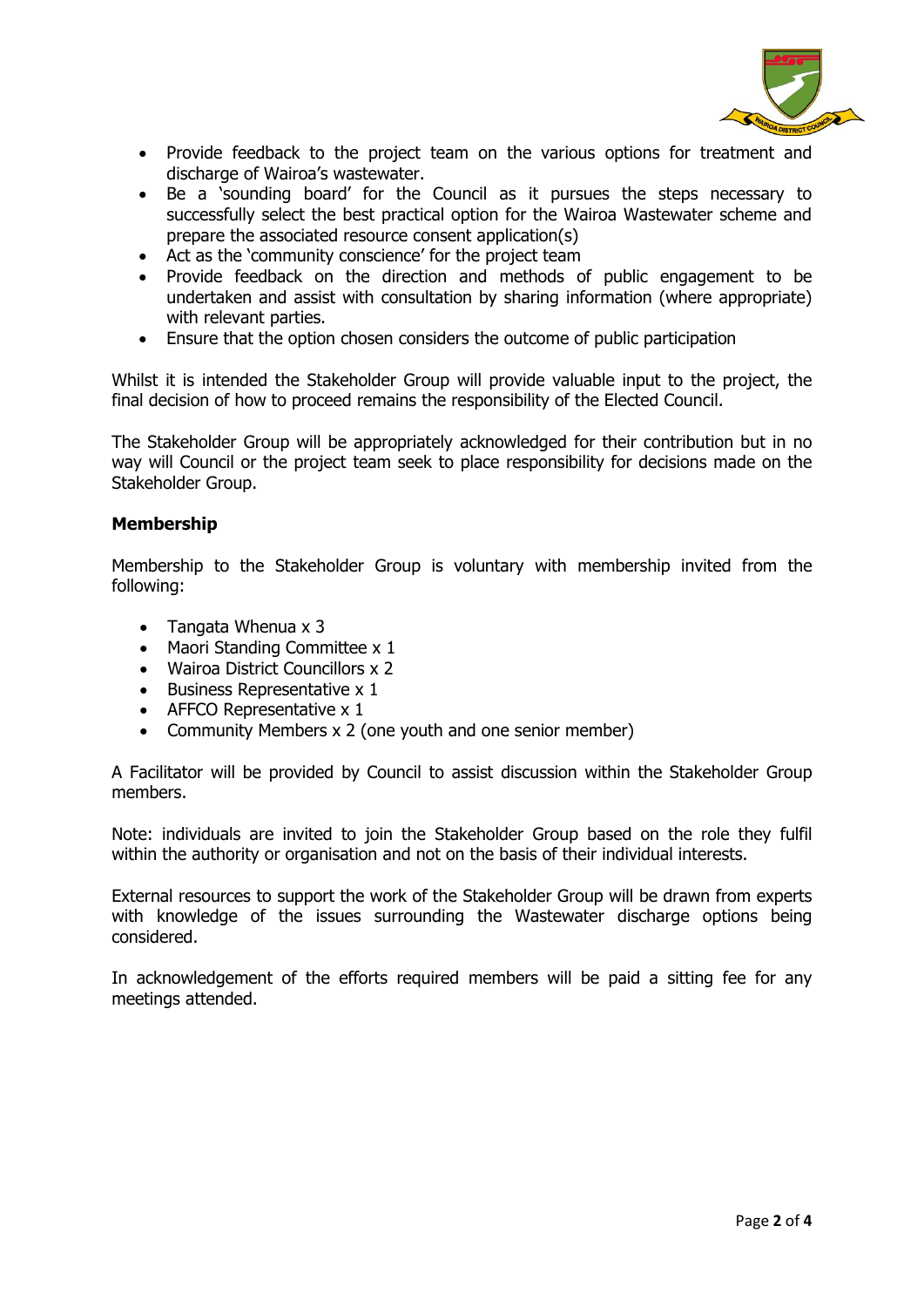

# **Timeline and key dates**

The Stakeholder Group is to operate for a fixed term that enables adequate time for the group to select a best practicable option and for this to be reported to Council. A tentative timeframe of six months is suggested as set out below, however this overall timeframe will be subject to agreement by the Stakeholder Group at the first meeting. The frequency and length of the meetings will be dependent on the overall timeframe that the Stakeholder Group agrees to. The tentative work programme is as follows:

- April 2017 Briefing on the issues and Council's process. Discuss possible engagement processes
- May 2017 Review background technical reports
- June 2017 Site visits
- July 2017 –Option development
- August 2017 Option development
- November Confirm BPO

### **Frequency**

The Wairoa Wastewater Scheme Stakeholder Group will meet as necessary in order to provide its advice on the key stages in the process. It is envisaged that meetings will be held monthly. In order to assist Members of the group, these meeting dates will be established as far in advance as possible by reference to the timetable produced as part of the Wairoa Wastewater Project. Meetings will typically last for one to two hours at the most, and occur in the late afternoon; however, timing and meeting flexibility will be subject to mutual agreement of the group.

It will be the responsibility of the Group Facilitator and the representative from WDC to agree the timing of meetings, having consideration of the needs of all members and the workload of the Group.

### **Quorum**

Stakeholder Group meetings are limited to only those selected participants and no other party. It is recognised that not all members will be available to attend every meeting scheduled throughout the process, nor would that be necessarily appropriate at every stage. Substitutes will only be acceptable where they are of equal or sufficient status to have both the capacity, background knowledge and authority to make high level decisions on behalf of the group that they represent.

There must be a quorum of four members present to enable a Wairoa Wastewater Scheme Stakeholder Group Meeting to proceed.

### **Agendas and Minutes**

It will be the responsibility of the group's Facilitator and the representative from WDC to agree the agenda. Stakeholder Group Members will receive all papers at least a week before meetings. Confirmed meeting minutes and meeting agendas will be published on the WDC website.